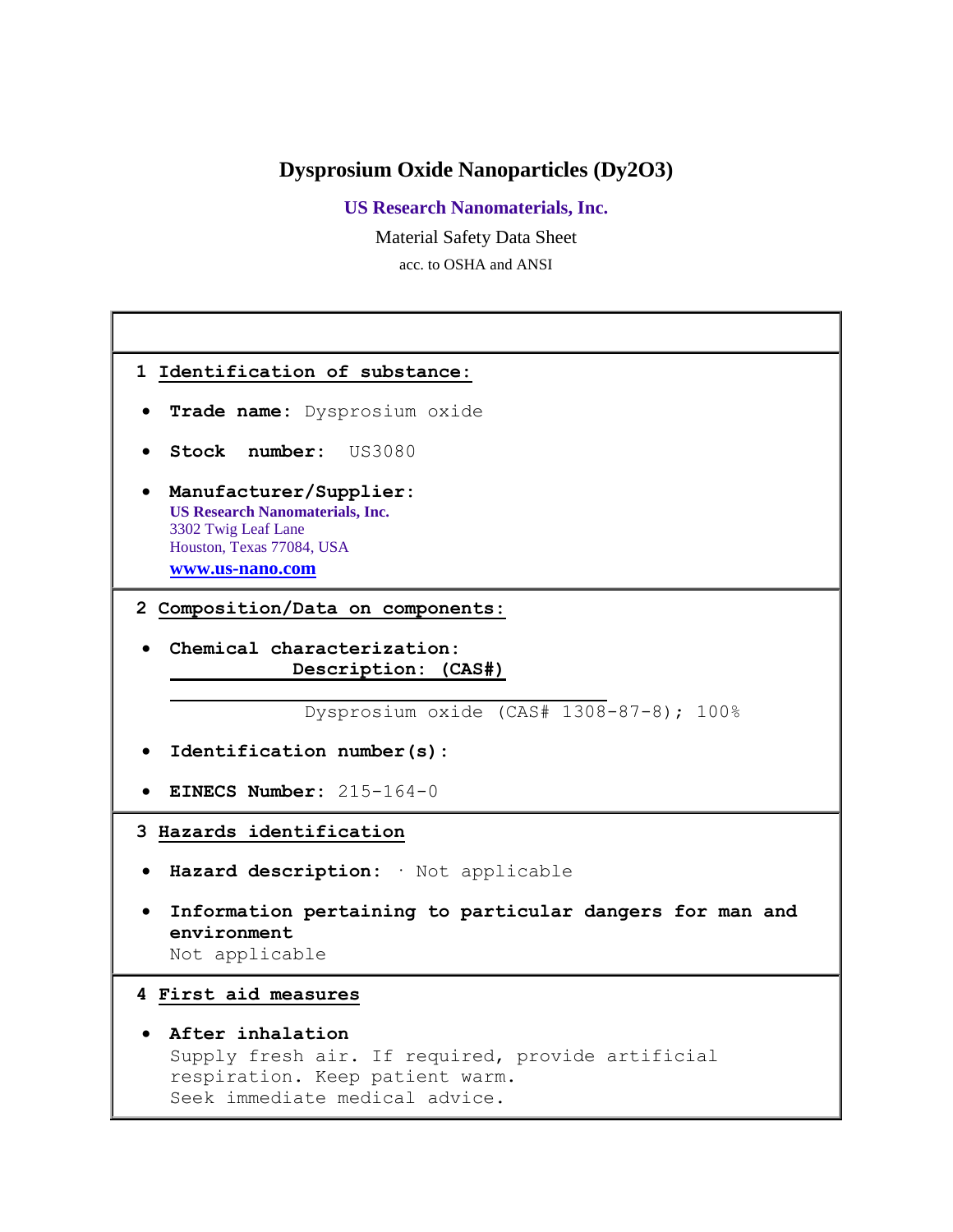```
 After skin contact
   Immediately wash with water and soap and rinse thoroughly. 
   Seek immediate medical advice. 
 After eye contact
  Rinse opened eye for several minutes under running water. 
  Then consult a doctor. 
 After swallowing Seek medical treatment. 
5 Fire fighting measures
 Suitable extinguishing agents
  Product is not flammable. Use fire fighting measures that 
  suit the surrounding fire. 
 Protective equipment:
  Wear self-contained respirator. 
  Wear fully protective impervious suit. 
6 Accidental release measures
 Person-related safety precautions:
  Wear protective equipment. Keep unprotected persons away. 
  Ensure adequate ventilation 
 Measures for environmental protection:
  Do not allow material to be released to the environment 
  without proper governmental permits. 
 Measures for cleaning/collecting: Pick up mechanically. 
 Additional information:
  See Section 7 for information on safe handling 
  See Section 8 for information on personal protection 
  equipment. 
   See Section 13 for disposal information. 
7 Handling and storage
 Handling
 Information for safe handling:
  Keep container tightly sealed. 
   Store in cool, dry place in tightly closed containers. 
  No special precautions are necessary if used correctly. 
 Information about protection against explosions and fires:
```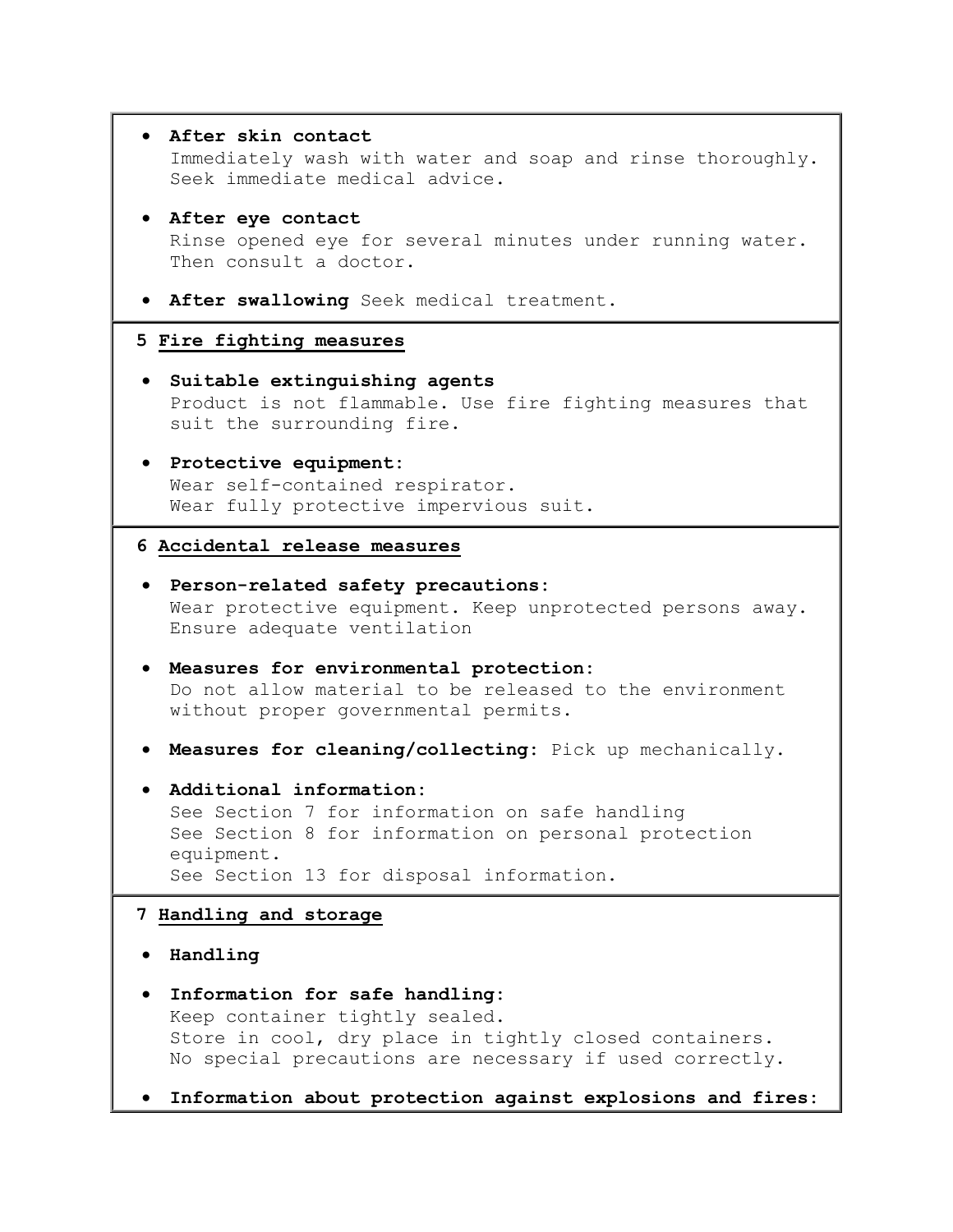The product is not flammable

**Storage**

- **Requirements to be met by storerooms and receptacles:** No special requirements.
- **Information about storage in one common storage facility:** Not required.
- **Further information about storage conditions:** Keep container tightly sealed. Store in cool, dry conditions in well sealed containers.

#### **8 Exposure controls and personal protection**

 **Additional information about design of technical systems:** Properly operating chemical fume hood designed for hazardous chemicals and having an average face velocity of at least 100 feet per minute.

**Components with limit values that require monitoring at the workplace:**  Not required.

- **Additional information:** No data
- **Personal protective equipment**
- **General protective and hygienic measures** The usual precautionary measures for handling chemicals should be followed. Keep away from foodstuffs, beverages and feed. Remove all soiled and contaminated clothing immediately. Wash hands before breaks and at the end of work.
- **Breathing equipment:** Use suitable respirator when high concentrations are present.
- **Protection of hands:** Impervious gloves
- **Eye protection:** Safety glasses
- **Body protection:** Protective work clothing.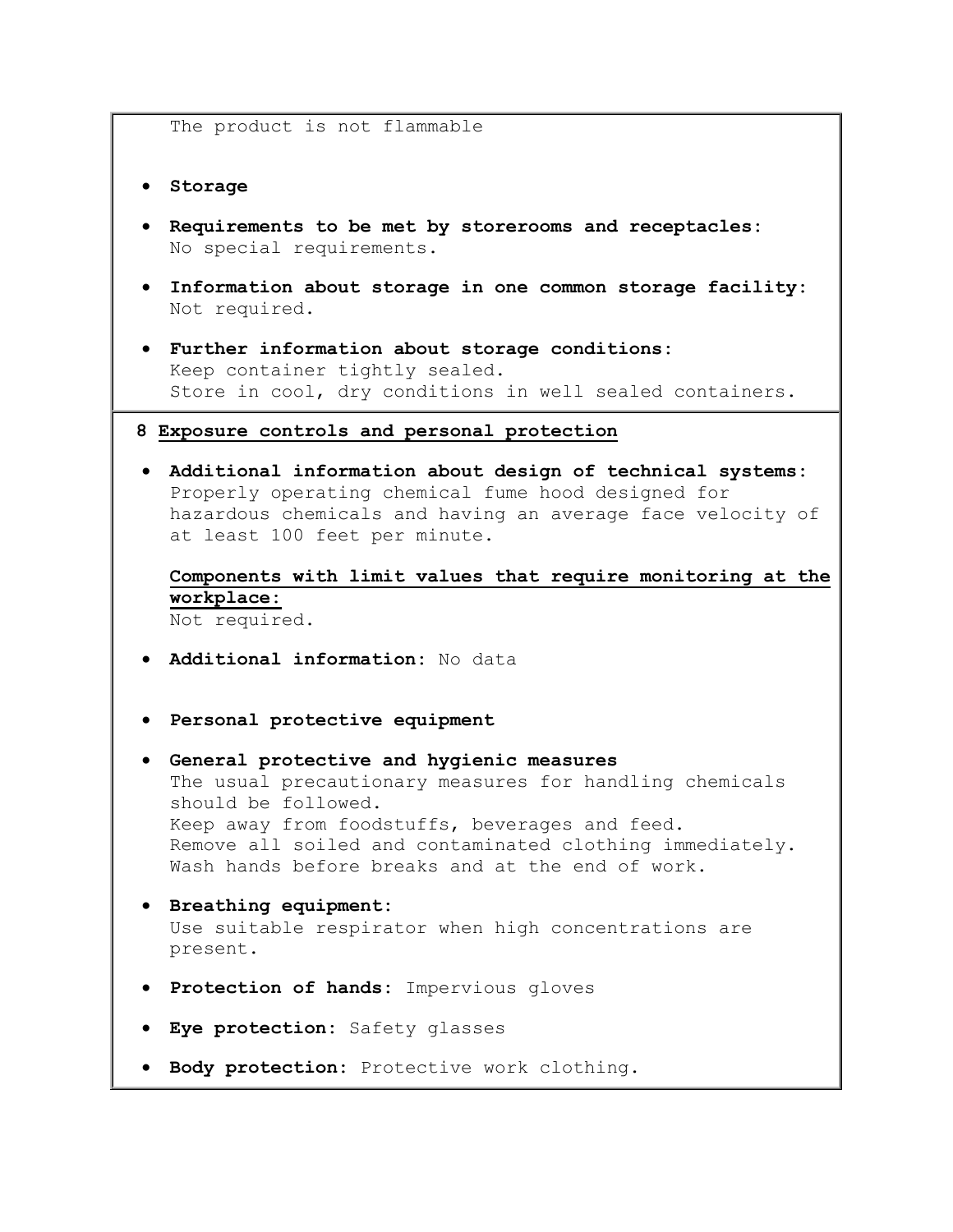```
9 Physical and chemical properties:
  General Information
  Form: Powder 
  Color: White 
  Odor: Odorless 
                             Value/Range Unit Method
  Change in condition
  Melting point/Melting range: 2340 ° C 
 • Boiling point/Boiling range: Not determined
  Sublimation temperature / start: Not determined 
 • Flash point: Not applicable
 • Flammability (solid, gaseous) Product is not
   flammable. 
 • Ignition temperature: Not determined
 • Decomposition temperature: Not determined
  Danger of explosion:
   Product does not present an explosion hazard. 
  Explosion limits:
 COMET: Not determined
 • Upper: Not determined
 • Vapor pressure: Not determined
 • Density: at 20 ° C 7.81 g/cm<sup>3</sup>
  Solubility in / Miscibility with
  Water: Insoluble 
   Not determined 
10 Stability and reactivity
```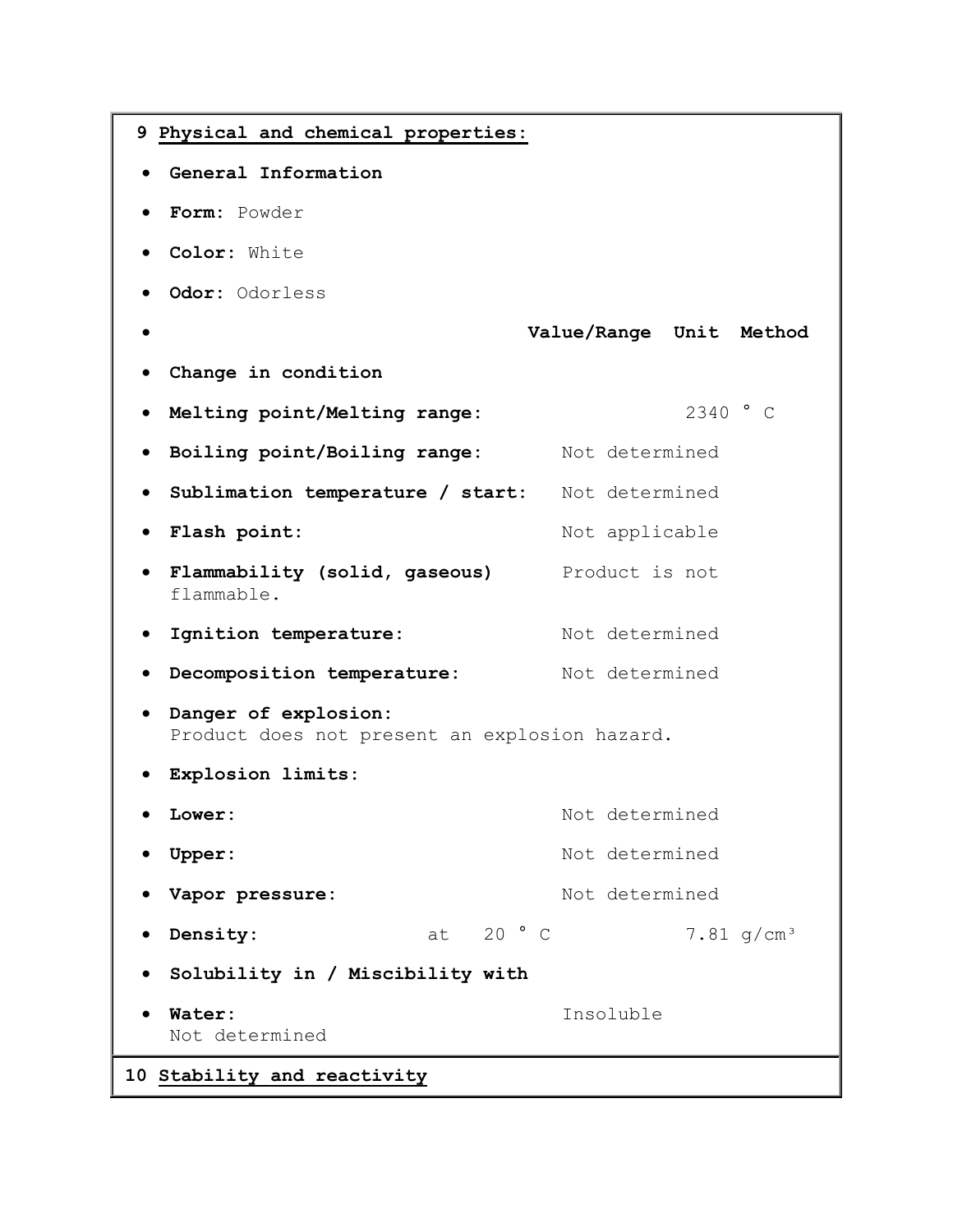- **Thermal decomposition / conditions to be avoided:** Decomposition will not occur if used and stored according to specifications.
- **Materials to be avoided:** Acids
- **Dangerous reactions** No dangerous reactions known
- **Dangerous products of decomposition:** No dangerous decomposition products known

#### **11 Toxicological information**

 **Acute toxicity: LD/LC50 values that are relevant for classification:** 

Oral: LD50: >5000 mg/kg (rat)

- **Primary irritant effect:**
- **on the skin:** Powder: irritant effect
- **on the eye:** Powder: irritant effect
- **Sensitization:** No sensitizing effects known.
- **Subacute to chronic toxicity:** Lanthanons can cause delayed blood clotting leading to hemorrhages. Exposure may also lead to sensitivity to heat, itching, increased awareness of odor and taste, and liver damage.

## **Additional toxicological information:**

To the best of our knowledge the acute and chronic toxicity of this substance is not fully known. No classification data on carcinogenic properties of this material is available from the EPA, IARC, NTP, OSHA or ACGIH.

### **12 Ecological information:**

- **General notes:** Do not allow material to be released to the environment without proper governmental permits.
- **13 Disposal considerations**
	- **Product:**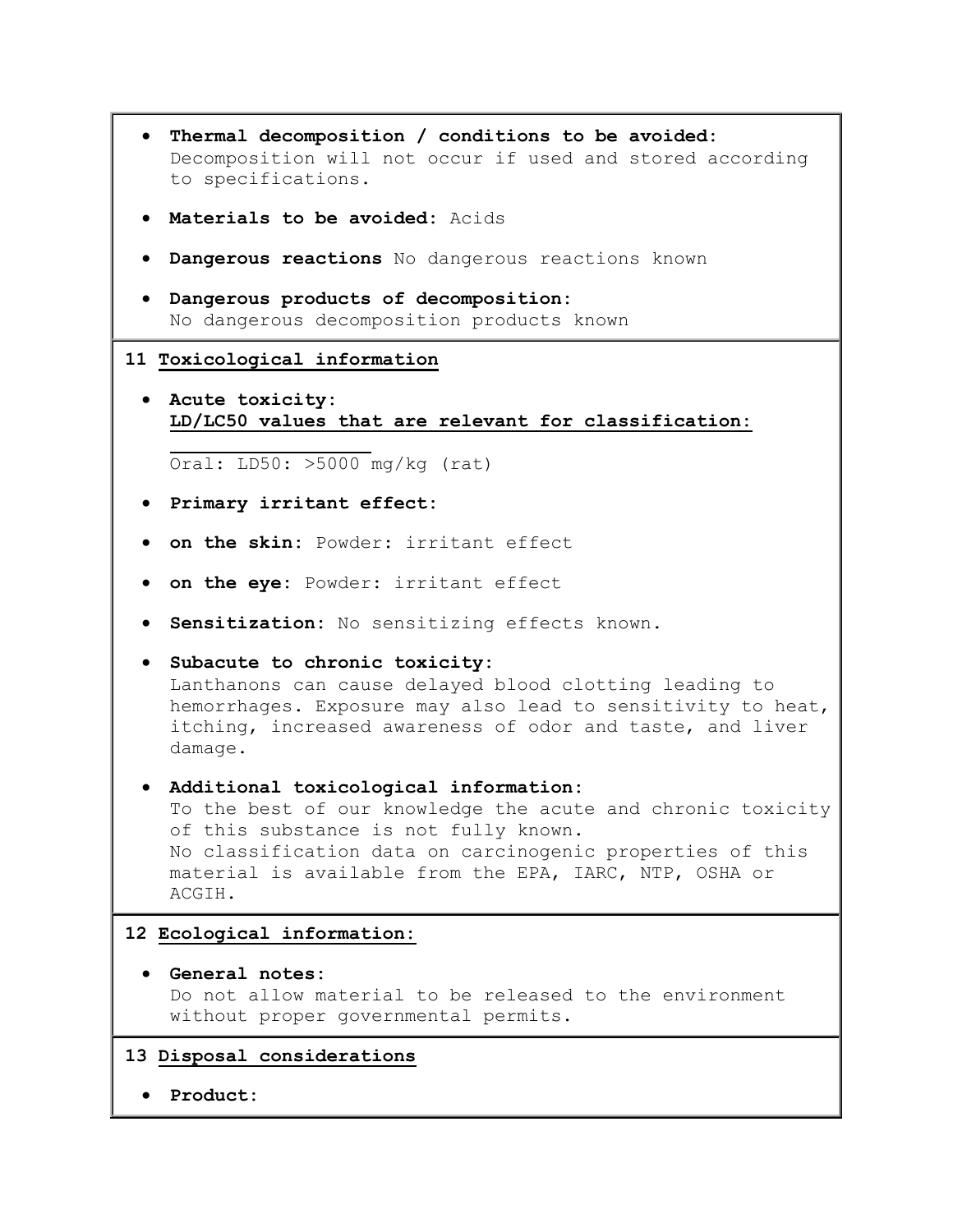| Recommendation<br>Consult state, local or national regulations to ensure<br>proper disposal.                                                                                   |
|--------------------------------------------------------------------------------------------------------------------------------------------------------------------------------|
| Uncleaned packagings:<br>$\bullet$                                                                                                                                             |
| Recommendation:<br>Disposal must be made according to official regulations.                                                                                                    |
| 14 Transport information                                                                                                                                                       |
| Not a hazardous material for transportation.                                                                                                                                   |
| DOT regulations:                                                                                                                                                               |
| Hazard class:<br>None                                                                                                                                                          |
| Land transport ADR/RID (cross-border)<br>$\bullet$                                                                                                                             |
| ADR/RID class:<br>None                                                                                                                                                         |
| Maritime transport IMDG:                                                                                                                                                       |
| IMDG Class:<br>None                                                                                                                                                            |
| Air transport ICAO-TI and IATA-DGR:                                                                                                                                            |
| ICAO/IATA Class:<br>None                                                                                                                                                       |
| Transport/Additional information:<br>Not dangerous according to the above specifications.                                                                                      |
| 15 Regulations                                                                                                                                                                 |
| Product related hazard informations:<br>Observe the general safety regulations when handling<br>chemicals                                                                      |
| National regulations<br>All components of this product are listed in the U.S.<br>Environmental Protection Agency Toxic Substances Control<br>Act Chemical Substance Inventory. |
| Information about limitation of use:<br>For use only by technically qualified individuals.                                                                                     |
| 16 Other information:                                                                                                                                                          |